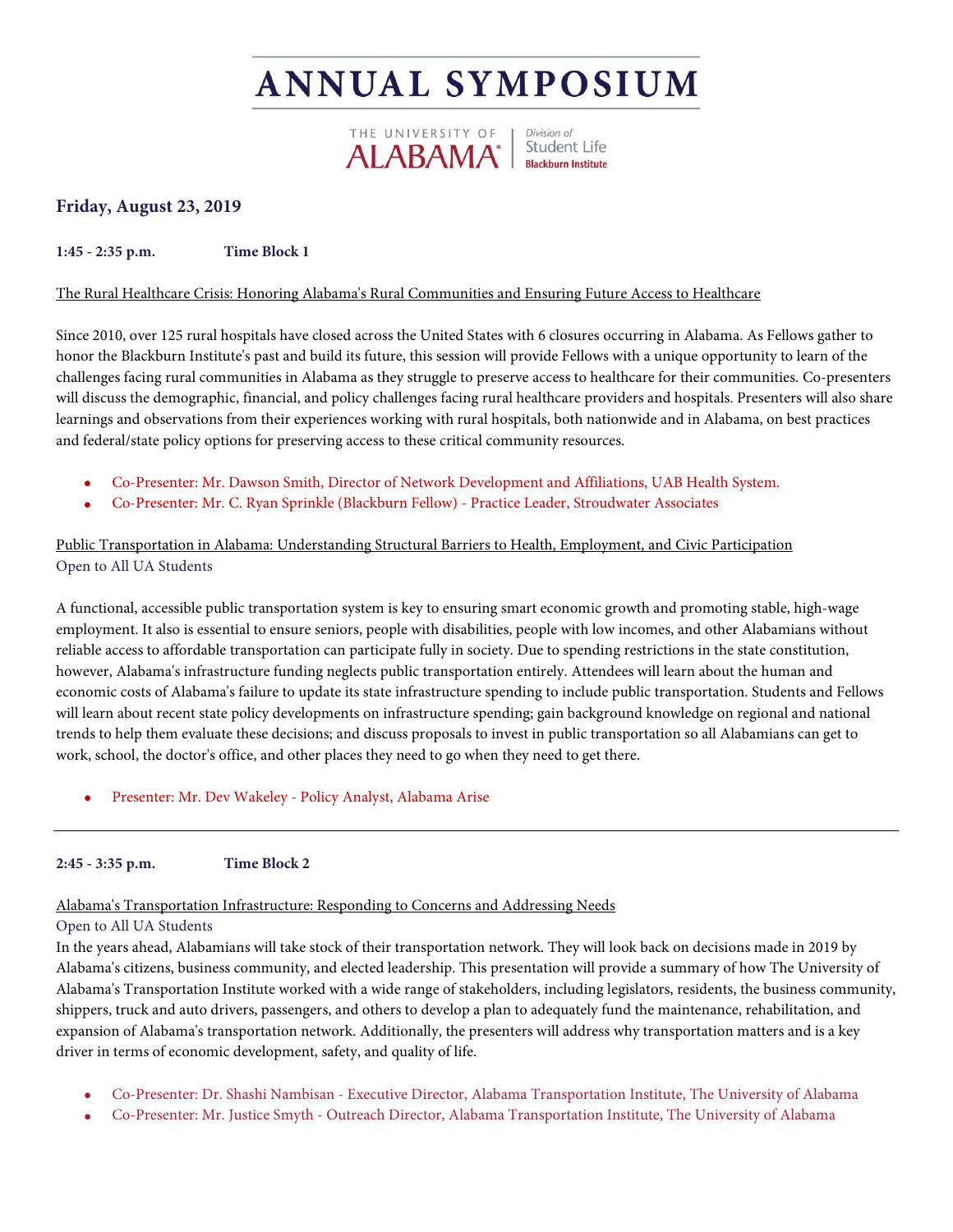# Connecting Blackburn Values to a Global Community

Open to All UA Students

Over the course of its 24-year history, the Blackburn Institute has seen 12 of its students and Fellows receive awards from the U.S. Fulbright Student Program. This is the largest U.S. exchange program offering opportunities for students and young professionals to undertake international graduate study, advanced research, university teaching, and primary and secondary school teaching worldwide. Hear from a panel of past recipients as they discuss their motivations to apply, experiences abroad, and insights into shared values of the programs. Participants will also have the opportunity to ask questions of panelists and learn how to apply through The University of Alabama.

- Co-Presenter: Mrs. Anna Boardman (Blackburn Fellow) Law Student, The University of Alabama
- Co-Presenter: Dr. Beverly Hawk Director of Global and Community Engagement and Fulbright Program Advisor, The University of Alabama
- Co-Presenter: Ms. Jilisa Milton (Blackburn Fellow) Fellow, Equal Justice Works

### **6:45 - 7:45 p.m. Blackburn Retrospective Panel**

As a start to the weekend's time together as a full community of Fellows, students, and Advisory Board and Blackburn Society members, panelists spanning the history of the Institute will share their perspectives on its unique impact on Fellows and the state. Informed by their personal interactions with Dr. John L. Blackburn, panelists will discuss his vision and aspirations for a "community of ethical leaders" and the Institute's continuing work "to develop a network of diverse leaders who understand the challenges facing the state of Alabama and the nation and who are committed to serving as agents of positive change."

- Moderator: Dr. Kathleen Cramer (Blackburn Society Member) Interim Vice President of Student Life, The University of Alabama
- Panelist: Mrs. Katie Boyd Britt (Blackburn Fellow) President and CEO, Business Council of Alabama
- Panelist: Mr. Robert Harris III (Blackburn Advisory Board Member and Fellow) Vice President, Community Lending, BancorpSouth
- Panelist: Mr. Donald Stewart (Blackburn Advisory Board Member) Attorney, Stewart & Stewart, PC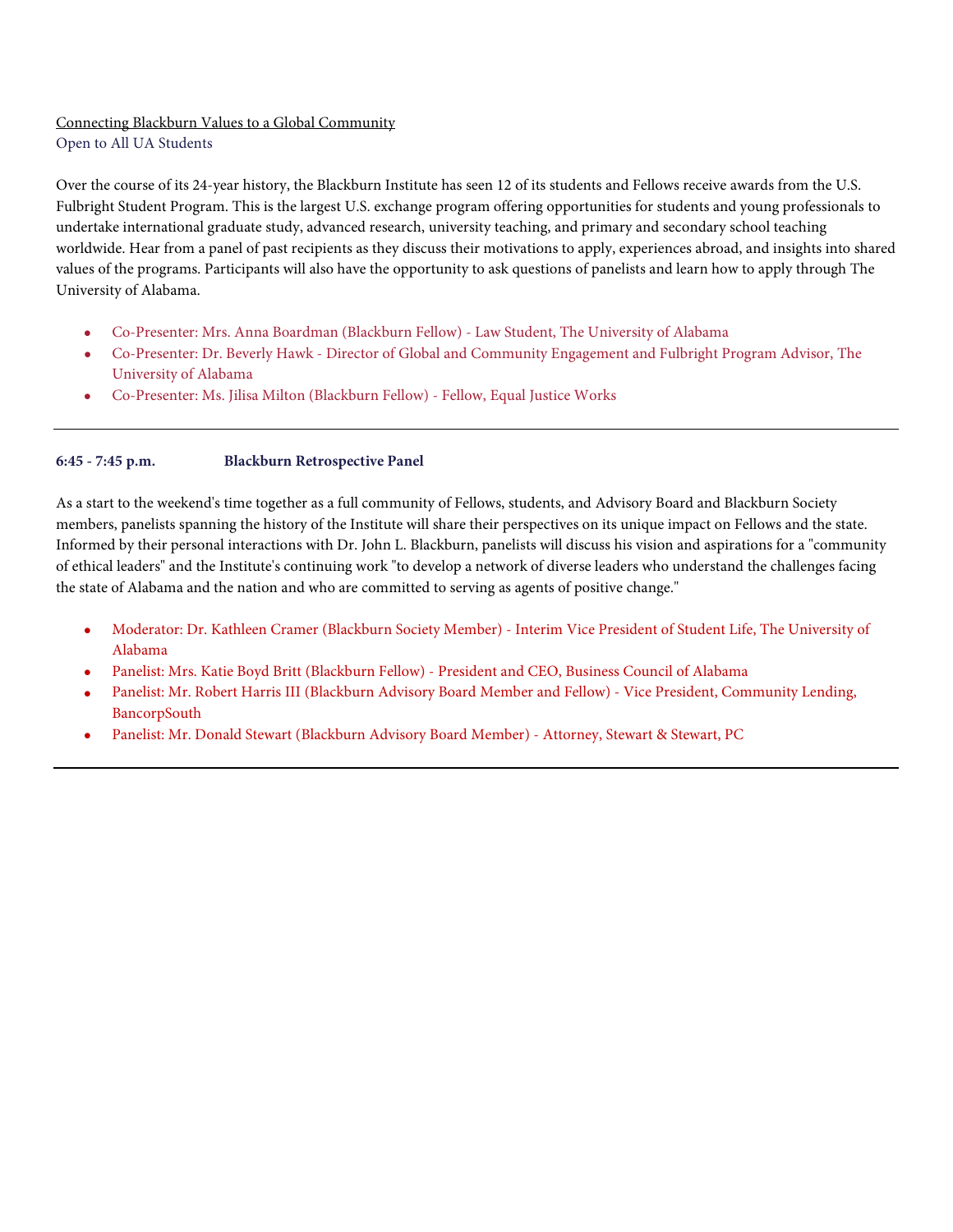# **ANNUAL SYMPOSIUM**



# **Saturday, August 24, 2019**

# **9:00 - 9:50 a.m. Time Block 3**

Lessons Learned From Blackburn: Developing a Multi-disciplinary and Multi-generational Approach to Addressing Health Disparities Open to All UA Students

The Scientific Community of Outcomes Researchers (SCOR) embodies the overarching values of the Blackburn Institute. Just over a year old, the mission of SCOR is to cultivate a dynamic community of scholars steadfastly committed to optimizing wellness, enhancing engagement, and achieving health equity for individuals, communities, and populations. The visionaries, Dr. Mike Mugavero and Dr. Becky Reamey, have developed a series of programs to address the needs of researchers aiming to change the state of Alabama by improving health conditions for all.

- Co-Presenter: Dr. Michael Mugavero Co-Director of the Center for AIDS Research (CFAR), The University of Alabama at Birmingham
- Co-Presenter: Dr. Becky Reamey (Blackburn Fellow) Program Director of Training Academy, Center for Clinical and Translational Science, The University of Alabama at Birmingham

# Coming to the Table With Your Own Chair

In an era where the notion of privilege and the acknowledgment of economic inequality and micro-aggressions in professional and academic settings are discussed more, many young professionals and students who come from underprivileged and minority backgrounds struggle with making their voices heard even when they are given "a seat at the table," even so far as feeling as though they don't deserve one despite the obstacles they go through to get to that seat. In this session, the presenter hopes to reach those students and fellow young professionals with her own struggles and strategies in navigating this space, as well as giving our privileged peers an opportunity to listen to those dealing with these issues as we come together to solve societal issues.

• Presenter: Ms. Sehar Ezez (Blackburn Fellow) - Accounting Assistant, Alabama Transportation Institute, The University of Alabama

# School-Sharing Communities: Career-Focused Education of the Future

Poor educational options, federal housing policy, and wealth or the lack thereof, are among many factors that collectively cause urban blight in our most high need areas. Blackburn Fellow and Advisory Board member Dr. Mark Martin has created a school model that addresses all these simultaneously, tackling a wicked problem with a wicked solution. Build UP (Urban Prosperity) provides young people with a high quality academic education aligned to real world career-focused skills and paid apprenticeships. Youth earn a high school diploma, an associate's degree in a field of their choosing, and they become a homeowners and landlords along the way. Through this innovative model, youth and families will become the change they want to see in their communities, and collectively uplift their entire community.

- Co-Presenter: Mr. Stephen Grover (Blackburn Fellow) Director of Learning and Expansion, Build UP
- Co-Presenter: Dr. Mark Martin (Blackburn Advisory Board Member and Fellow) Executive Director, Build UP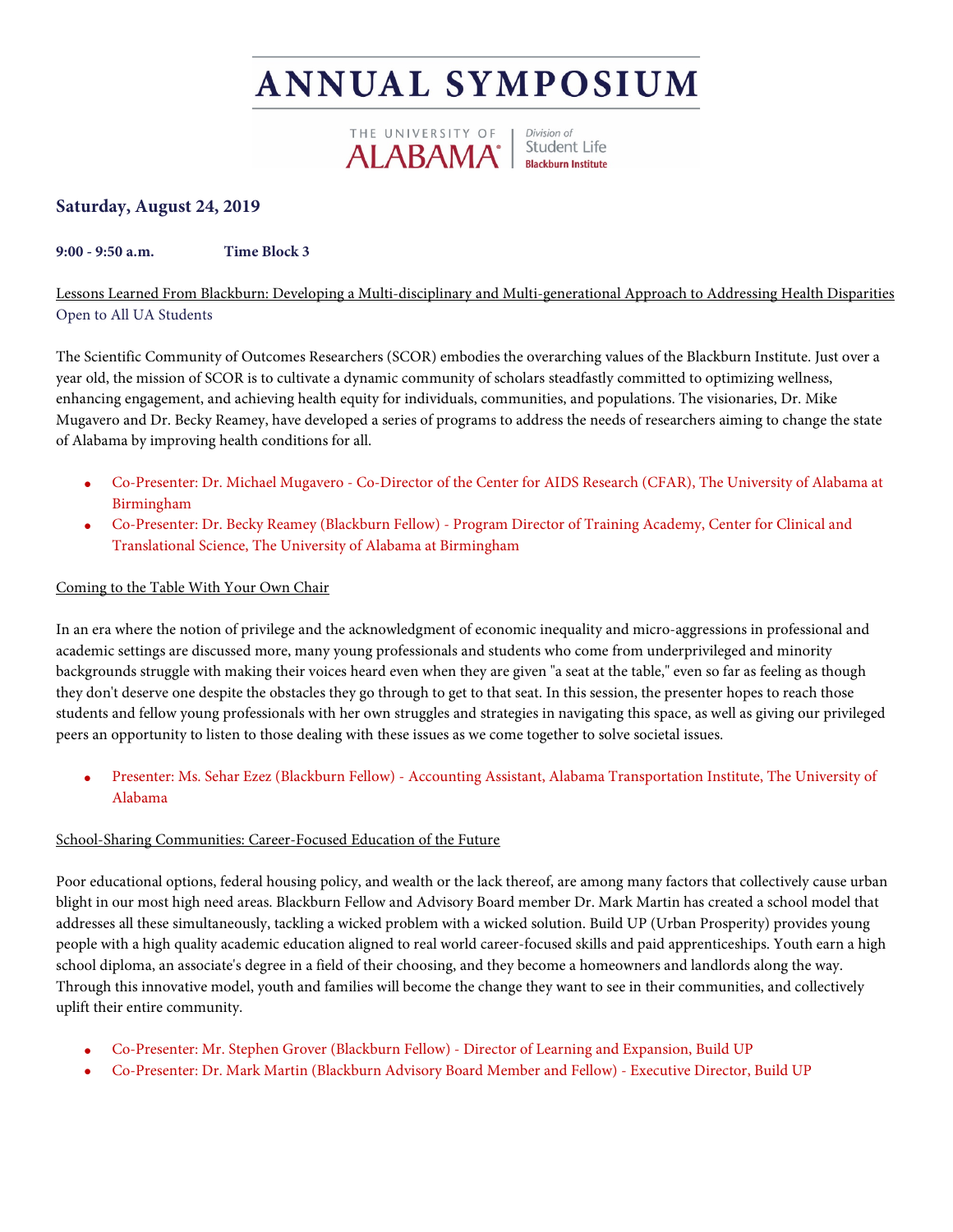#### Finding and Thriving in a Career that Aligns with Your Values

Far too many times, those entering the professional world start fast but get bogged down quickly in seemingly passionless and unfulfilling careers. This session will be a panel discussion with Fellows and Advisory Board members from different fields discussing how they found their dream jobs and flourished in careers that honor their principled approach to their professions. If you are uncertain about where your career or true calling passion will ultimately take you, but want tips and guidance on developing a plan, this session is for you!

- Moderator: Mr. Mike Spivey (Blackburn Fellow) Founder and CEO, Spivey Consulting
- Panelist: Dr. Kia Boyd (Blackburn Fellow) School Psychologist, Metro Nashville Public Schools
- Panelist: Mrs. Hallie Bradley (Blackburn Fellow) Community Initiatives Manager, Alabama Power
- Panelist: Mr. Kyle Fox (Blackburn Fellow) Doctoral Student in Humanities and African American Studies, Clark Atlanta University
- Panelist: Mrs. Meredith Riley Stewart (Blackburn Fellow) Actor, Producer, and Content Creator
- Panelist: Mr. Will Tucker (Blackburn Fellow) Investigative Reporter, Southern Poverty Law Center

#### **9:00 - 11:50 a.m. Special Extended Time Block**

#### Community Action Poverty Simulation - *Sponsored by the Center for Service and Leadership*

Poverty is a reality for many individuals and families. But unless you've experienced poverty, it's difficult to truly understand. The Community Action Poverty Simulation (CAPS) bridges that gap from misconception to understanding. CAPS is an interactive immersion experience. It sensitizes community participants to the realities of poverty. CAPS is not a game. It is based on real Community Action clients and their lives. CAPS exists to promote poverty awareness, increase understanding, inspire local change, and transform perspectives. During the Poverty Simulation, you will take on the identity of someone living in poverty. You will work together with your family to live a month in poverty and then process the experience together as a group. *This session is open only to Fellows, Advisory Board members, and non-Blackburn students.*

#### **10:30 - 11:50 a.m. Time Block 4**

#### Alabama Prison Re-Entry Program: Former Inmates to Productive Citizens

In this session, the presenters will provide a progress report on the Prison Re-Entry Program introduced at the 2018 Annual Symposium. This program is an effort to improve the prison re-entry process, transitioning those released from incarceration to productive and contributing members of society. Among the partners involved in the endeavor are Church of the Highlands, Alabama Department of Corrections, Tuscaloosa Chamber of Commerce, and local industry, including ZF Corporation, Phifer Industries, and others. Updates will also be shared on the how the same process is being used in the Tuscaloosa Youth Detention Center and in a Section 8 apartment complex in Eutaw, Alabama.

• Co-Presenter: Mr. John Covington (Blackburn Advisory Board Member) - President, Chesapeake Co-Presenter: Mr. Brad Newman - Plant Manager, ZF Chassis Systems

# The Future of HIV Research: An Inter-professional and Multi-disciplinary Discussion on Current and Planned Work Open to All UA Students

Blackburn Fellows are working to alleviate the burden of HIV in the state of Alabama and around the world through research, advocacy, and outreach. This group of professionals from a variety of fields will provide an overview of each of their work and collaboration before beginning a panel discussion with significant audience participation. The audience will not only ask questions, but also be asked to explore potential resolutions with the panelists/investigators.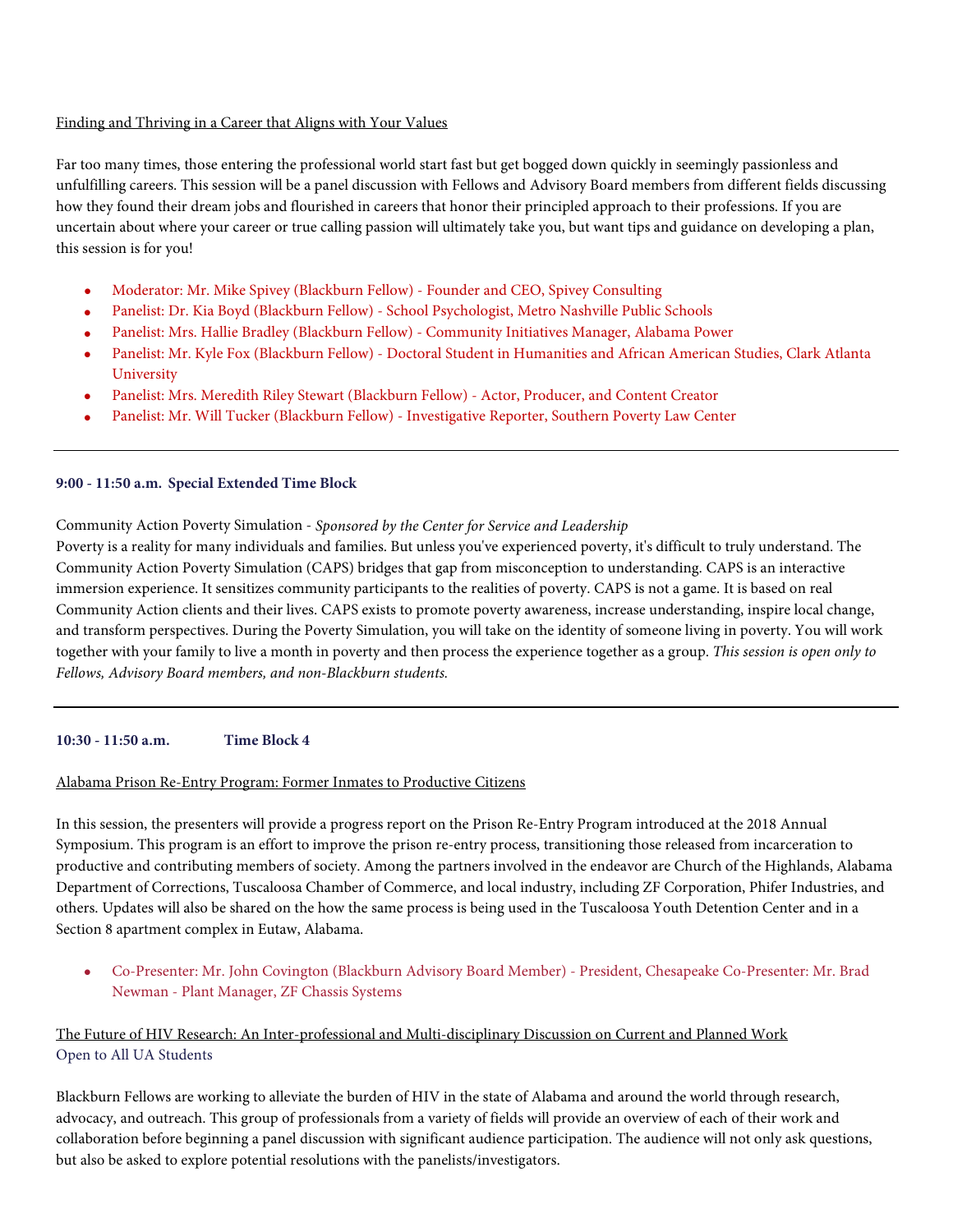- Co-Presenter: Dr. Jason Farley (Blackburn Fellow) Associate Professor, School of Nursing, Johns Hopkins University
- Co-Presenter: Mr. Landon Nichols (Blackburn Fellow) Division Manager, Medical Advocacy and Outreach
- Co-Presenter: Dr. Becky Reamey (Blackburn Fellow) Program Director of Training Academy, Center for Clinical and Translational Science, The University of Alabama at Birmingham

# Honoring our 25-Year Calling to be Change Agents: Facilitating Individual, Organizational, and Social Change in the 21st Century

This session will bring together a panel of academic and practitioner experts on how to facilitate individual, organizational, and social change. During the first half of the session, panelists will present the most significant principles of change that they teach or apply, as well as the most common mistakes made in facilitating change. The second half will address change strategies needed to solve common organization problems that the audience will have the opportunity to submit on cards at the beginning of the session. Depending on the audience size, the session will conclude with small groups identifying change strategies or the panelists will work with the audience as a whole in identifying change strategies.

- Co-Presenter: Dr. J. Norman Baldwin (Blackburn Advisory Board Member) Professor Emeritus, Department of Political Science, The University of Alabama
- Co-Presenter: Dr. Meredith Bagley Associate Professor, Department of Communication Studies, The University of Alabama
- Co-Presenter: Dr. Ronald Dulek Professor, Culverhouse College of Business, The University of Alabama
- Co-Presenter: Mrs. Rashmee Sharif (Blackburn Advisory Board Member and Fellow) Change Manager, Cigna

# Access to Justice: Expanding Access to Civil Legal Services for Rural and Under-served Populations in Alabama

This panel will discuss the work that organizations are doing to address the civil legal needs of rural and under-served populations in Alabama. Panelists are representatives from the non-profit, judicial, and academic communities who are working to address systemic issues and develop innovative approaches to improve access to justice. Topics will include outreach to rural and under-served populations, telelegal services, disseminating legal information to pro se litigants, and recruiting lawyers to work in rural areas.

- Moderator: Ms. Lita Waggoner (Blackburn Student) Law Student, The University of Alabama
- Panelist: The Honorable Henry Callaway Chief U.S. Bankruptcy Judge, Southern District of Alabama
- Panelist: Ms. Farah Majid Coordinating Project Attorney, Rural Economic Improvement Project, Legal Services of Alabama
- Panelist: Ms. Glory McLaughlin Assistant Dean for Public Interest Law, The University of Alabama School of Law
- Panelist: Mr. Steve Rygiel Director, HIV Legal Services, Birmingham AIDS Outreach

# **2:00 - 2:50 p.m. Time Block 5**

# Under Pressure: The Impact of Court Fees and Fines on Alabama Residents

Each year, Alabama's courts assess millions of dollars in court costs, fines, fees, and restitution. Most of this money is sent to the state General Fund, government agencies, county and municipal funds, and used to finance pet projects. This hidden tax is disproportionately borne by poor people, particularly by poor people of color. The system is a perfect setup for conflicts of interest, as courts and law enforcement agencies weigh the fair administration of justice against their own financial viability. Alabama Appleseed administered detailed surveys to more than 1,000 Alabamians who pay court debt in 41 of the state's 67 counties. Together, we will dig into the data, the stories, and what we learned with the Blackburn community.

- Co-Presenter: Ms. Leah Nelson Researcher, Alabama Appleseed
- Co-Presenter: Mr. Dana Sweeney (Blackburn Fellow) Organizer, Alabama Appleseed